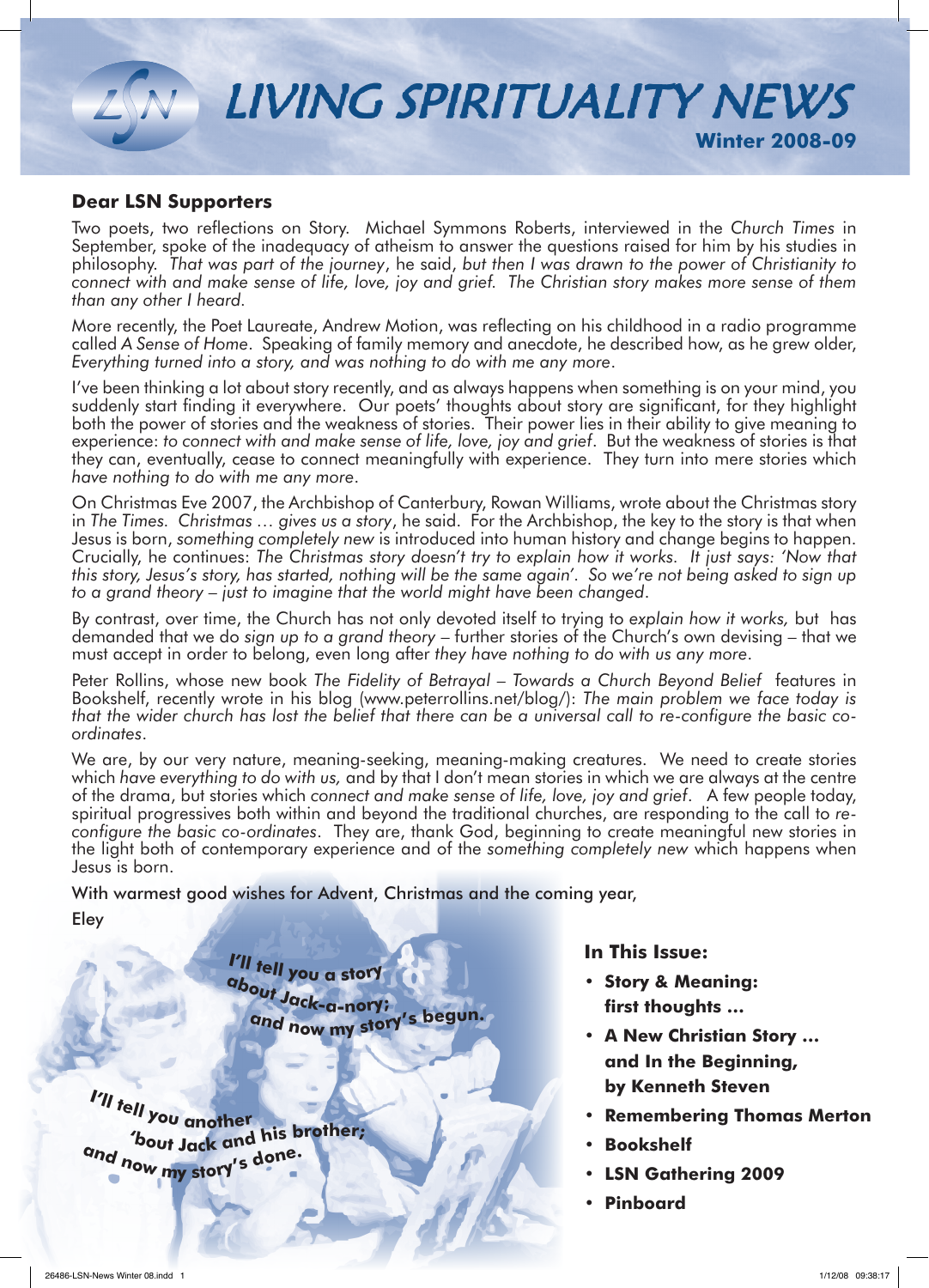# **Story & Meaning: first thoughts … by Eley McAinsh**

*This is an extract from a talk called Knowing, Unknowing and the New Spirituality, given at the Retreat Association Conference in May. It has prompted a lively and continuing conversation with my fellow speaker, Abbot Christopher Jamison of Worth, and with a number of others. The thoughts expressed here, and the questions explored in subsequent conversations will be developed further over the coming months and revisited at our Gathering on the theme of Story & Meaning, on 16th May 2009. I would love to hear from anyone who would like to join in the conversation!*

If one aspect of unknowing in the new spirituality is the unknowing of mystery, another aspect is more prosaic – that is unknowing in the sense of 'un-doing': un-doing in the sense of un-doing old assumptions, old formulae, old stories, old certainties. Such un-doing is central to the new spirituality.

Let's take stories. It's received wisdom today that stories are very important. Stories are the means by which communities and individuals construct a sense of history, identity, meaning and value. The hitherto marginalised and voiceless are encouraged, absolutely rightly, to discover and tell their stories. As they do so, they are often utterly transformed, finding a dignity, power and purpose that has previously been denied them.

But I question an over-reverential attitude to Story, which I often encounter today. It's the tendency to think of stories almost as spells, to think that if you simply go on telling the old stories – or even telling the old stories in new ways – they have some kind of inherent, self-evident, magical power to convince. Those who think in this way fail to realise that stories are above all about giving meaning to experience. If the stories fail to connect with experience, they cease to carry meaning and eventually become obsolete. They become fossils – interesting and important records, but no longer living and dynamic; no longer fulfilling their primary purpose.

Simon Small's quietly brilliant book *From the Bottom of the Pond* has already been reviewed in *Living Spirituality News* (Spring 08). In it he says: *There is nothing intrinsically wrong with stories, as long as we do not confuse them with truth. The measure is whether they are helpful or unhelpful. Some stories point beyond themselves to reality itself. They also become great vehicles for love, creation and growth. At their best, this is the gift of religious stories. But [even these] are only vehicles, to be discarded when no*  longer needed. Stories are unhelpful when they point deeper into illusion and away from the experience *of truth.*

It can be immensely painful and frightening to let our cherished stories fail, for as we do so, we stand, in Simon's words, on the edge of the void. But *Although we let* [our stories] *fail*, he says, *we do not do away with stories for all time, for we need stories to live in the world … we rest on the edge of the void while new stories emerge that will be helpful, that will reflect more clearly the truth of existence. We let them fail so that in times to come we understand stories for what they are: not the truth, but pointers to the truth.*

This is where the new believer stands – on the edge of the void: the old stories have unravelled and she waits for the weaving of the new. But if individuals involved in the new spirituality stand at the edge of the void, we do so also as a community. Religiously and culturally, *We are*, as David Tacey has said in *The Spirituality Revolution, caught in a difficult moment in history, stuck between a secular system we have outgrown and a religious system we cannot fully embrace*. The literature of the new spirituality is full of references to thresholds and emergence, and the stirrings of new stories.

One person who is concerned to write new stories is Claire Henderson-Davis. In her book *After the Church* she revisits a number of central Christian stories: The Fall, The Incarnation, The Trinity … Early in her book she says *If I hang on to a literal reading of the story as a direct communication from God, a bulwark against all change, I cut myself off from the possibility of real engagement, from encounter with the unknown and the other, from which my story protects me.* Later she says: *We all have limited vision, and cannot help but judge what lies outside our vision by the categories we already possess. But in order to move beyond our present limits, we have to allow the possibility that it is our own vision that is deficient, that it is we who are lacking*.

Or, as Labi Siffre once put it in a little poem called The Courageous Ape: *The only religions worthy of respect/ Are those commencing/ with the following text: 'Brothers and sisters/ believe me when I say/ we have, at least, a fifty-fifty chance/ of being wrong./ Now, let us pray'.*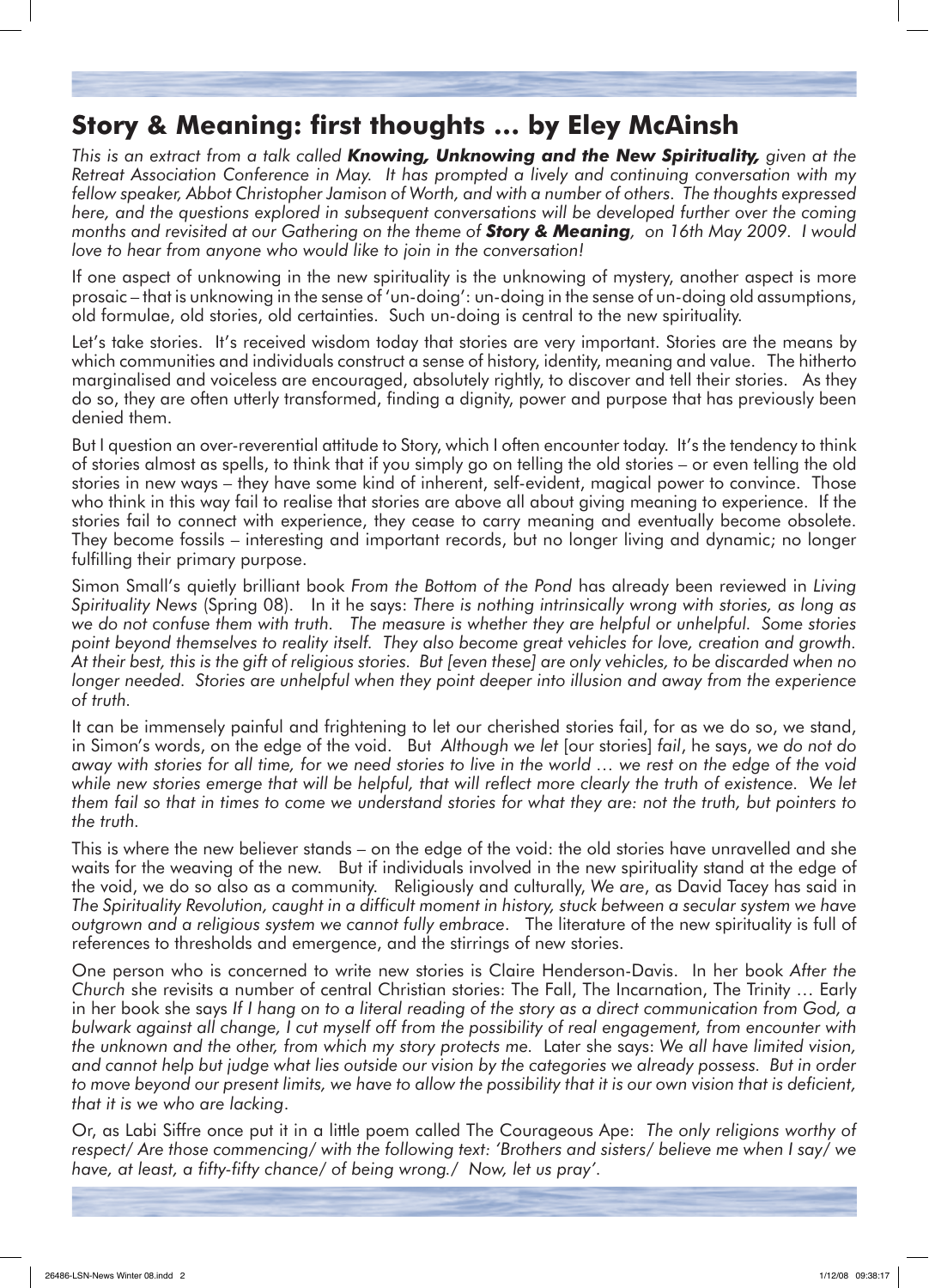# **A New Christian Story?**

One of the groups I'm involved in as Director of LSN is the *Spirituality Co-ordinating Group* of Churches Together in England. At a recent meeting one of our members circulated a WCC statement of the key elements in an authentic Christian spirituality (1984 WCC Consultation on *Spirituality for Our Times).* Towards the end of my talk at Swanwick I posed the question: *How Christian is the New Spirituality?* and answered by saying *It depends what you mean by Christian*. Thinking about what we consider to be the key elements in a Christian spirituality for the 21st century helps us work out what we mean by Christian: how we tell the Christian story in a way that connects with our experience and need for meaning. Again, I'd love to know what, for you, are the key elements in a Christian spirituality for the 21st century.

## **In the Beginning by Kenneth Steven**

*In the Beginning is a new poem by the Perth-based poet, novelist and broadcaster Kenneth Steven. His collections include Columba, Iona, Wild Horses and his latest, Salt and Light. Inspired by the landscape he inhabits, and by the Celtic Christian world, some of Kenneth's poems re-create the early Celtic days in Ireland and Western Scotland, while others are concerned with the finding of God's presence in our lives amidst the ordinary and the everyday. His publisher is Saint Andrew Press and you can find out more about him at www.kennethsteven.co.uk* 

There was nothing but everything A robin opened the jewellery of his throat The moon grew and ballooned the skies A horse ran through a starlit field Somewhere a stream sang its own song Primroses broke from the dark to open their eyes And someone came barefoot into warm sunlight

*Used by kind permission of the poet*

## **Remembering Thomas Merton**

10th December 2008 is the 40th anniversary of the death of Thomas Merton. The Archbishop of Canterbury, Rowan Williams, will speak at a special event in London, organised by the Thomas Merton Society of Great Britain and Ireland. There were still some tickets available (£12) for this event as we went to press. For further details contact Stephen Dunhill on 01363 772816 or the.margin@virgin.net

One of the most important spiritual figures of the 20th century, Thomas Merton died in Bangkok (electrocuted by a faulty fan while at a conference for Christian and Buddhist monks and nuns) on 10th December 1968. This was also 27 years to the day after he arrived at the Abbey of Gethsemani in Kentucky, age 26.

One of Merton's associates at the monastery at Gethsemani wrote that *whatever Merton was doing, whether talking or writing on prayer, monastic life, liturgy, the psalms or on civil rights, peace and war, nuclear disarmament or ancient cultures*, *he was expressing the fullness of the nature of contemplation. For contemplation for Merton was not simply one aspect of life, still less some esoteric phenomenon attainable by only a few in life. For him, contemplation was the fundamental reality in life. It was what made life real and alive. It was what makes us to be truly human. In one of his last works*, *The New Man*, *Merton wrote that contemplation is the perfection of love and knowledge, and 'the highest and most paradoxical form of self-realization, attained by apparent self-annihilation.' His radical voice for faith*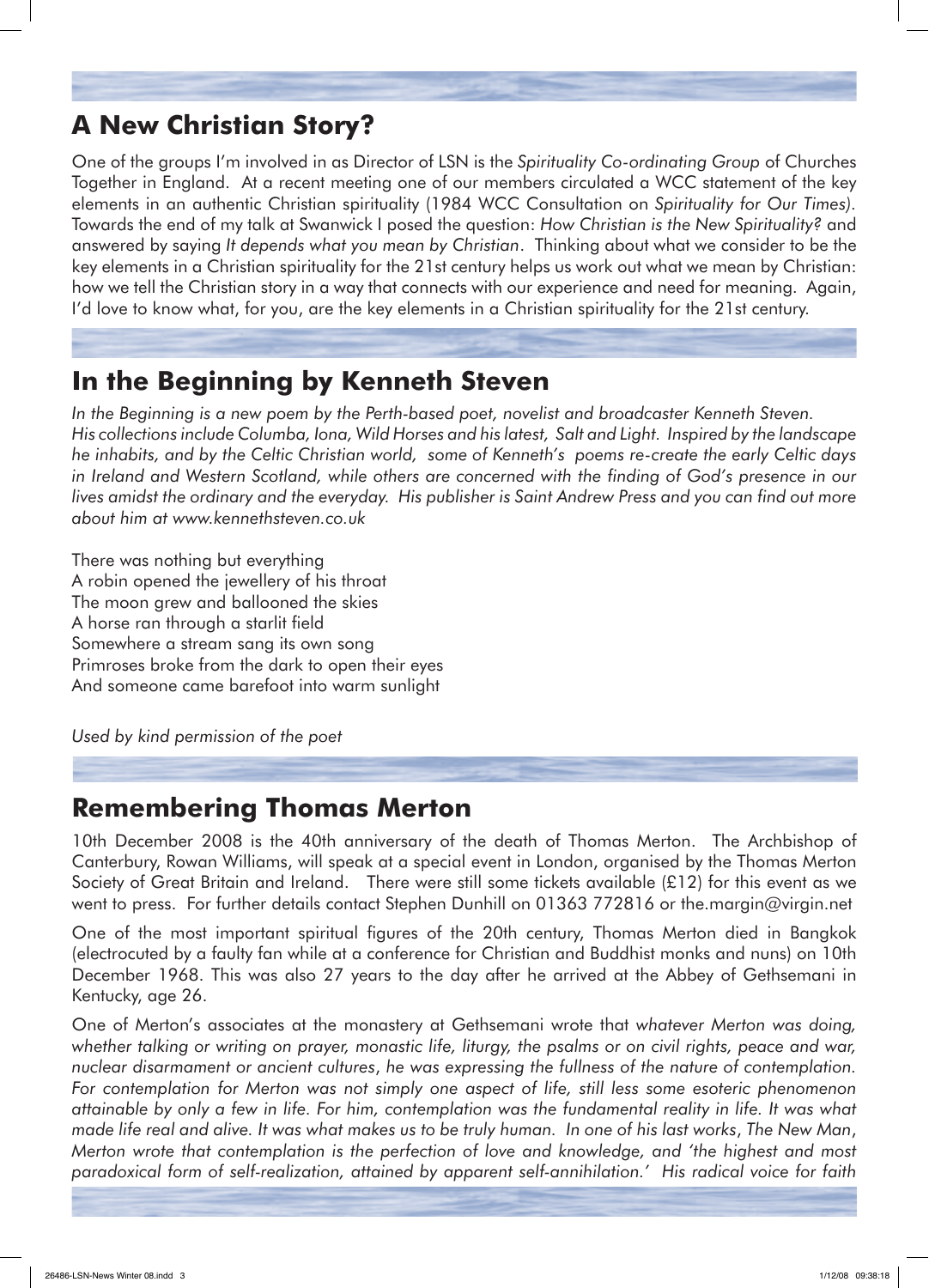*and humanity continues to echo in the world of mystical and spiritual writing.*\*

Rowan Williams will also speak about Thomas Merton in a special edition of *Something Understood (Remembering Merton)* on 14th December (BBC Radio 4, 06.05 and 23.30 and for the following seven days, via 'Listen Again' on the BBC website).

When we were making this programme it quickly became clear that we would be missing a vital element if we didn't include Merton's own voice. For anyone interested in Merton recordings, as well as his writing, Jeannette Cantrell, Director of The Bardstown Art Gallery and Thomas Merton Books in Bardstown, Kentucky (www.thomasmertonbooks.com) has an enormous collection of cassettes and cds for sale, and is extremely helpful in responding to enquiries.

\**With apologies that there is no reference for the quotes here: I've searched, and searched but cannot find which of the 149,000 Merton sites I found them on! If anyone recognises them I will be more than happy to acknowledge where they came from.*

# **Bookshelf**

Readers may be interested to know that wherever possible all the titles mentioned in the Bookshelf section of *Living Spirituality News* will now be available for borrowing from the Willen Library. For further information contact the LSN office, or the Librarian, Barbara Merrifield, on 01908 242693, or library@thewellatwillen. org.uk. In addition, we have just added to the library two sets of cd recordings from the **Marcus Borg Conference**, held in April at the Centre for Radical Christianity in Sheffield. These are also available for borrowing, at the cost of post & packing.

**Sara Maitland: A Book of Silence** (Granta £17.99) I was irritated but intrigued when Sara Maitland said in an interview with the *Church Times* that the one thing which makes her angry is 'spirituality'. Unfortunately, the interviewee didn't ask her to elaborate! Strange, then, that this stunning new book, described by Rowan Williams as *A serious, important and deeply engaging book, describing with equal honesty the risks and resources of silence*, reflects such a profound and challenging spirituality.

**John O'Donohue: Benedictus – A Book of Blessings** (Bantam Press £12.99) How poignant that this latest book by John O'Donohue was published so close to his sudden death in January. But his death somehow lends deeper resonance to much of what he explores here. Towards the end of the introduction, for example, he wrote: *When the heart is ready for a fresh beginning, unforeseen things can emerge … Beginnings are new horizons that want to be seen; they are not regressions or repetitions. Somehow they win clearance and become fiercely free of the grip of the past. What is the new horizon in you that wants to be seen?*

**Mark Davis: Breathing Spaces – Creating Spiritual Conversations in Groups** (Rockpool Publishing £8.99. Available from www.conversare.org.uk ) Mark Davis is a long-time friend and supporter of LSN and spends much of his time encouraging spiritual conversation. This beautifully-produced book (with a wonderful treasury of photographs by Ged Barrow) offers group leaders and facilitators a way of accompanying people gathered to explore the spiritual dimension of life.

**Celia Deane-Drummond: Eco-Theology** (DLT £19.95) Celia Deane-Drummond is one of the foremost scholars in the field of Christian eco-theology and here she provides a comprehensive and critical resource book for both students and general readers. One of her academic peers comments: *This volume provides an erudite overview and a balanced assessment of the state of the debate … and a clear sense of direction for further reflection … she weaves the Hebraic texts together with cosmic Christology, feminist views on Sophia, and the pressing need for responsible decision-making in science and in civil society.*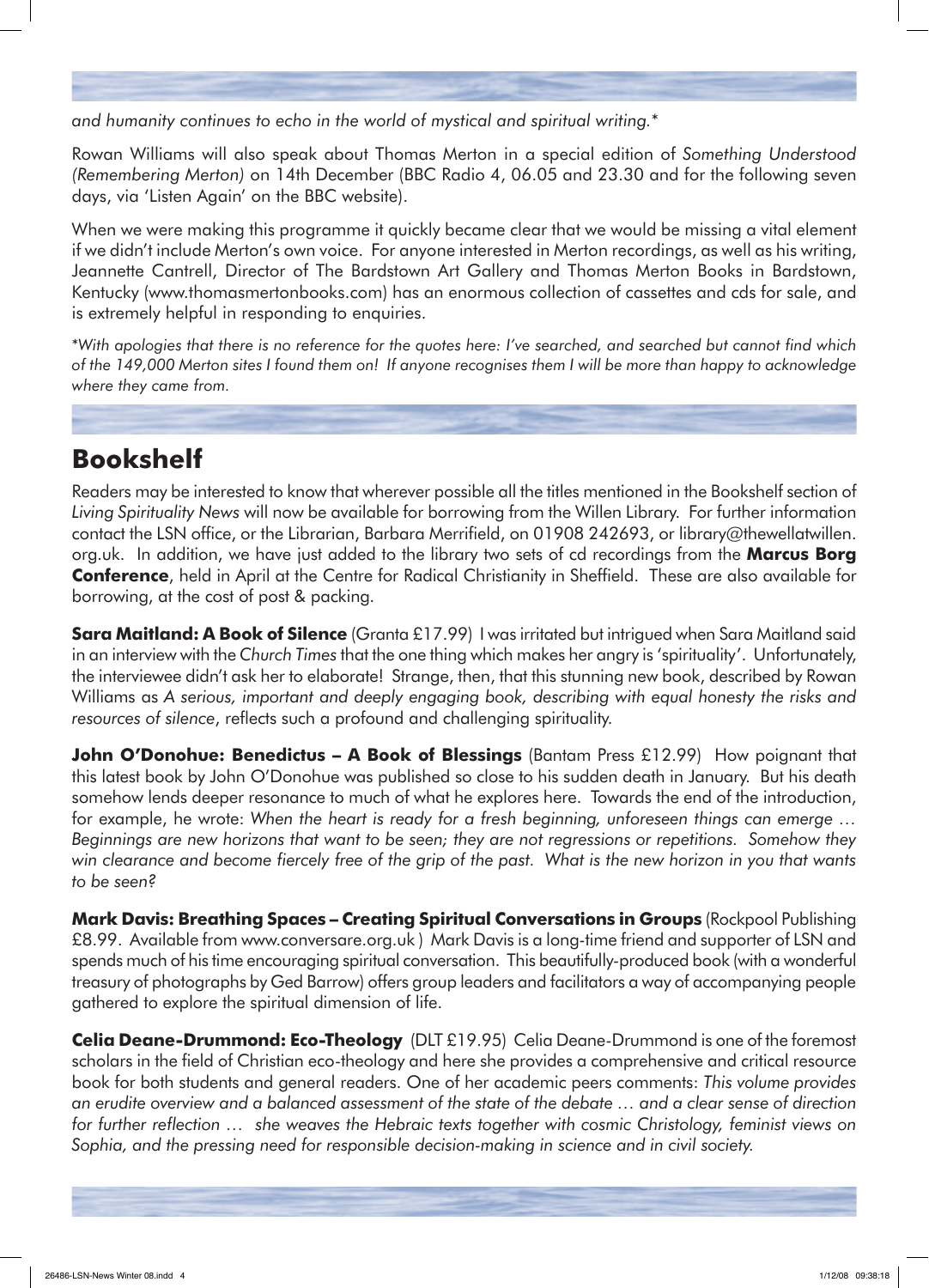**Abbot Christopher Jamison: Finding Happiness – Monastic Steps for a Fulfilling Life** (Weidenfield £12.99) Abbot Christopher's first book, *Finding Sanctuary*, written to accompany the 2005 television series *The Monastery* was, like the series, a phenomenal success, selling, to date, almost 30,000 copies in various formats. Now Abbot Christopher goes much deeper and, for me, has written something significantly more satisfying. Taking on the *mind, body, spirit* obsession with quick fixes and short-cuts, this is a brilliantly helpful book for anyone seriously intent on living the spiritual life: accessible but deeply insightful, compassionate but profoundly challenging.

**S T Georgiou: Mystic Street – Meditations on a Spiritual Path** (Novalis £13.50) Mystic Street is the maple and gingko-lined lane which Steve Georgiou took to evening mass at St Albert's Dominican Priory while he was studying for his doctorate at the Graduate Theological Union in Berkeley, California. It's also the title of this charming – in a good way! – collection of observations, anecdotes, reflections and images. Often touching, sometimes deeply moving, each short chapter is a meditation that is in its own way fresh, arresting and wise. I particularly appreciated the hoodie and the prayer card, the flying apple, and the hummingbird.

**Dave Tomlinson: Re-Enchanting Christianity – Faith in an Emerging Culture** (Canterbury Press £9.99) At a certain point in my life, Dave Tomlinson's earlier book *The Post-Evangelical* helped save my sanity. More recently, as any regular reader of this newsletter will know, I've also been greatly encouraged by David Tacey's *The Spirituality Revolution – The Emergence of Contemporary Spirituality*. Now Dave Tomlinson has written this new book in direct response to David Tacey's challenge: *The yearning for sacredness, spiritual meaning, security, and personal engagement with the spirit are the primary needs and longings of the contemporary world,* wrote Tacey. … *our secular society has given birth to a sense of the sacred, and yet our sacred traditions are failing to recognize the spiritual potential*. Tomlinson's reply may not be as theologically radical as some might wish – he insists, for example, on describing himself as *progressive orthodox* and says he does not want to *reinvent Christianity* – but his longing, from within the institution, for the *re-enchantment of Christianity*, and his suggestions as to how that may be achieved, are well worth attention.

**John Hetherington: Reshaping Christianity – Mysticism, Spirituality and Global Faith** (Free to Believe £2.50 + 50p&p from Rev Martin Camroux, 35 Arundel Road, Cheam, Surrey, SM2 6EU) The Kendal-based author, John Hetherington, quotes both David Tomlinson and David Tacey in the first few pages of this new booklet. Other writers familiar to LSN – Gordon Lynch, Marcus Borg, Adrian Smith, Eckhart Tolle – also feature in this helpful reflection on the growing significance of new forms of spirituality within Christianity as well as in other faiths.

**Peter Rollins: The Fidelity of Betrayal – Towards a Church Beyond Belief** (SPCK £10.99) Peter Rollins was our guest speaker at the LSN Gathering in 2007. He had recently published his ground-breaking and highly-acclaimed first book *How (Not) to Speak of God*. And here is his second book, which, for me, is equally challenging, equally exciting. You may not agree with him, but he certainly makes you think when he asks: *What if one of the core demands of a radical Christianity lay in a call for its betrayal … and what if fidelity to the Judeo-Christian scriptures demanded their renunciation? In short, what would it mean if the only way of finding real faith involved betraying it with a kiss?*

**Gethin Abraham-Williams: Spirituality or Religion – Do we have to choose?** (O Books £11.99) Do we have to choose between religion and spirituality, asks Gethin Abraham-Williams, in this thoughtful, wide-ranging and generous exploration. No, he argues emphatically, to choose would be disastrous for we need both: *compassionate religion, realistic spirituality*. Compassion and realism are the hallmarks of this book. Abraham-Williams is sympathetic to those who struggle with religion and who find respite, hope and energy in the new spirituality. He recognises the great strengths of spirituality, and its potential to help us address some of the most pressing issues of the day. But he is also an eloquent apologist for religion,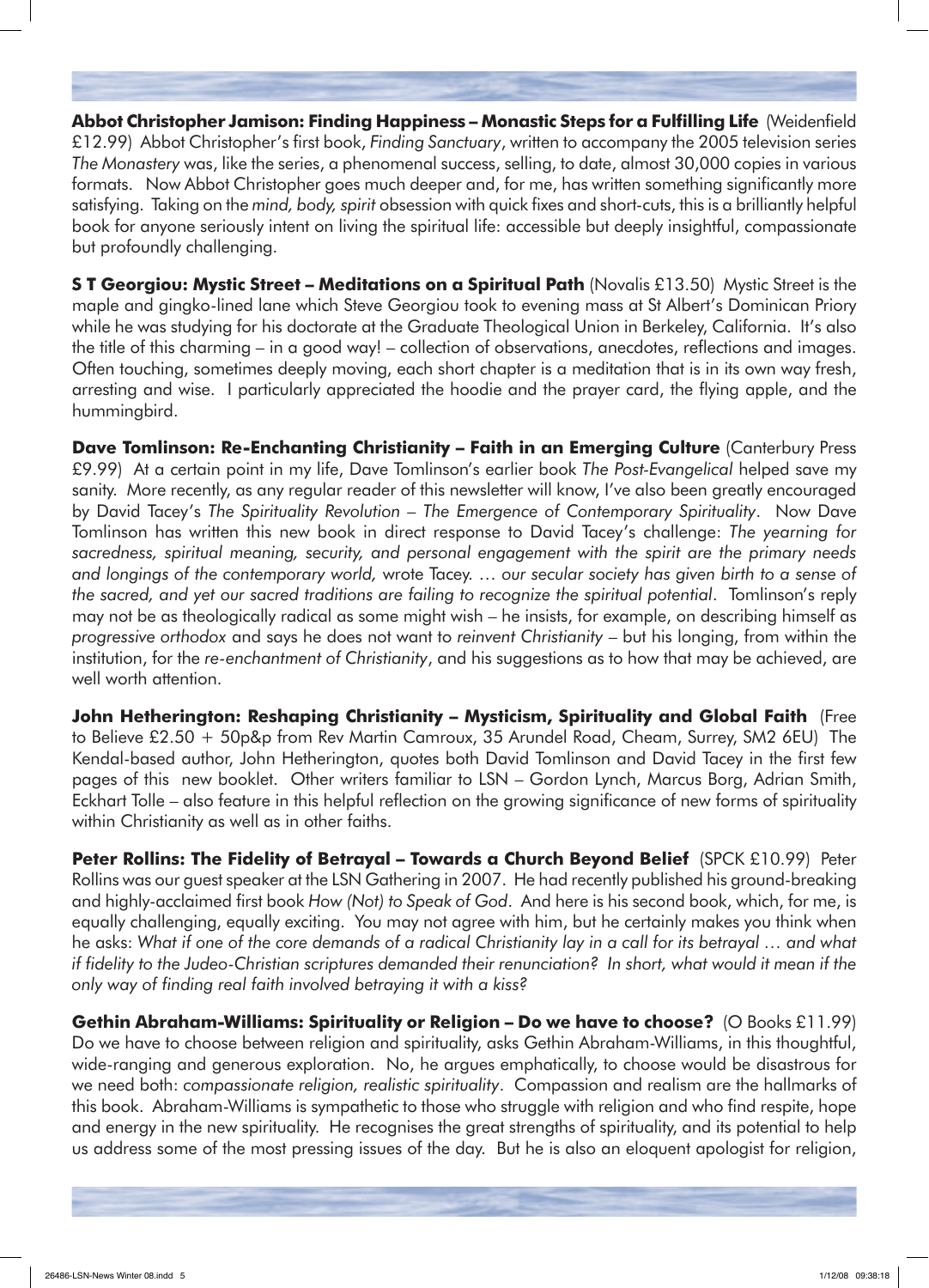wearing his considerable experience and learning lightly, and calling vividly on anecdote, story and poetry to make his case.

This is a challenging and provocative book, beneath the warm tone and ready accessibility. At times I felt that we'd be on opposite sides of an argument, but the more attentively I read, the more it seemed that our meaning and intention are actually very close, it's language that gets in the way. As one who struggles with religion in its institutional manifestation I was particularly struck, and challenged, by the chapter on the relationship between believing and belonging. *Ultimately,* he argues, *belonging encircles believing, because believing is not about holding to a set of propositions, but about trust in God, a God for whom belonging was and always will be unconditional and unlimited.* I will carry that challenge with me.

**Phyllis Tickle: The Great Emergence – How Christianity is Changing and Why** (BakerBooks £12.99 approx) A thin book with a big title! I've never met Phyllis Tickle but since my early days at LSN I've been grateful to her for a clever quote: *Religion, in the popular imagination*, she said, *is still that other thing: that thing with doors and windows, clergy and tax-exempt status, moral expectations and social implications.*  Now I'm attracted to this book by the title of chapter 2: *Cable of Meaning: the Loss and Discovery of a Common Story,* and Brian McLaren says *the book offers a sweeping overview of church history and locates us in a moment of great opportunity and challenge. To some, this analysis will come as a rude awakening, and to others, as a dream coming true.*

**Barry Cottrell: The Way Beyond the Shaman – Birthing a New Earth Consciousness** (O Books £11.99) I've surprised myself by including this book in Bookshelf. The title stirred some barely buried prejudices but then, guilty at my reaction, I began to read and found myself intrigued and informed. The author's exploration of the history of shamanism, and its contemporary relevance in an age in which we can struggle to remember who we are and how to reconnect with the Earth, is lucid and persuasive, even for one so prejudiced!

**If you don't have a specialist bookshop near to home, the excellent Centre Bookshop at the London Centre for Spirituality,** offers a wide selection of spirituality and theology titles, plus a range of music. With coffee available, the shop is in the Church of St Edmund the King, Lombard Street, London EC3V 9EA (020 7626 5031 or bookshop@spiritualitycentre.org ).

# **Pinboard**

## **Advance notice! Gathering 2009**

**Our LSN Gathering 2009 will take place on 16th May at the Carrs Lane Church Centre in the middle of Birmingham. The theme will be** *Story & Meaning* **and further details will be provided, along with booking forms, in the Spring edition of** *Living Spirituality News***. We**  hope as many of you as possible will be able to join us, and help us to make this day exciting, **inspiring and enjoyable.**

#### **Advent**

**Many retreat centres and religious communities have special retreats and quiet days for Advent. Here is a small selection of those known to us. Communities and Centres closer to you will almost certainly have similar events planned.**

#### **December**

**6: Glasgow Ignatian Centre: God Among Us,** with Tom McGuinness & Magdalen Lawler. Quiet day for Advent. Contact www.iscglasgow.co.uk or admin@iscglasgow.co.uk or 0141 354 0077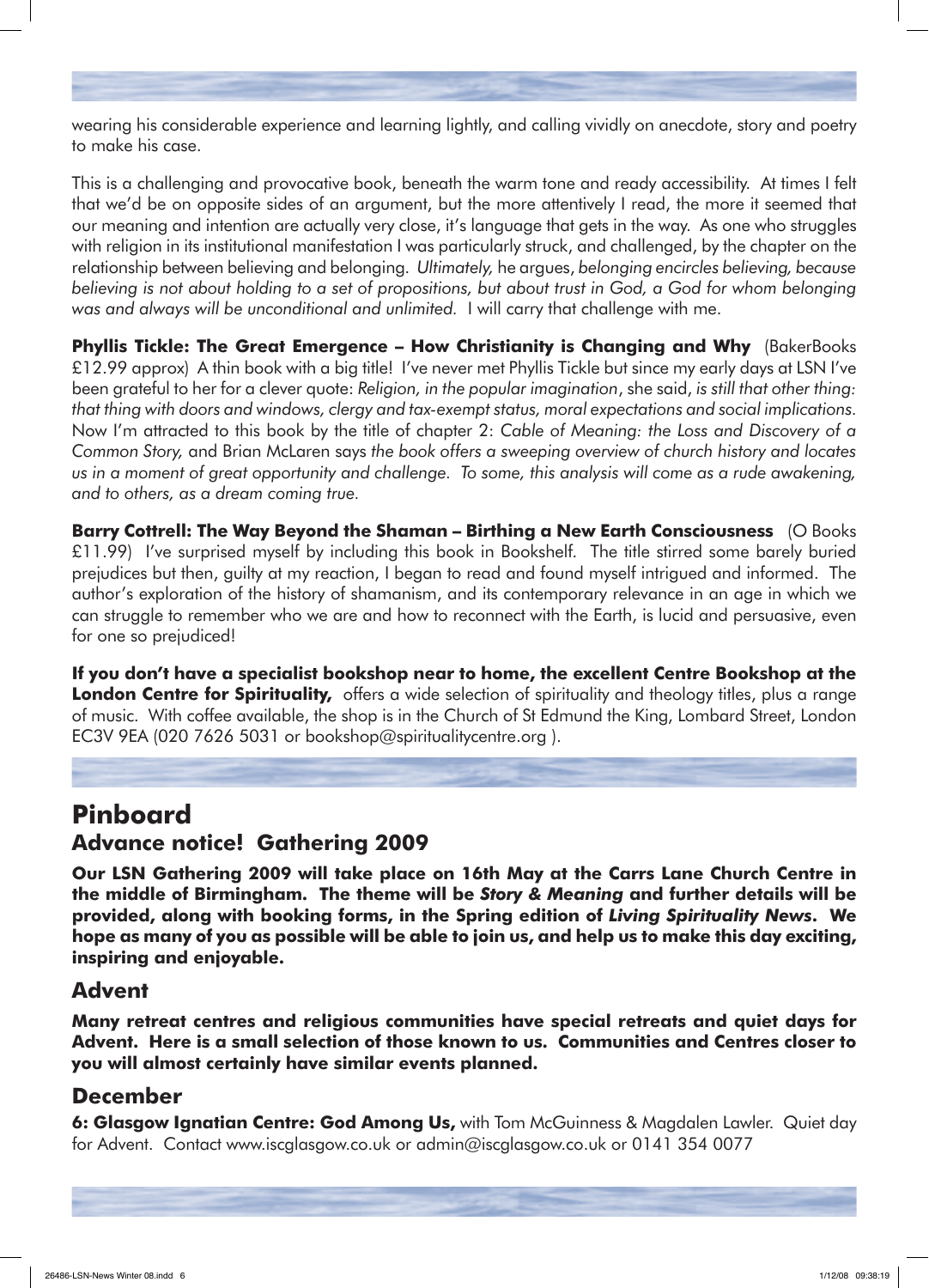**8: Fife: (also 13th Dec, Leith) Bearing Gifts - Advent Art and Prayer.** Soul Marks Workshops with Carol Marples. Contact admin@soulmarks.co.uk or 0131 669 2431

**12-14: Turvey Abbey, Bedfordshire: And the Desert Shall Blossom.** A silent weekend sharing the peace and beauty of Advent with the Turvey Communities. Contact Sr Lucy on 01234 881432 or see www.turveyabbey.org.uk

**13: Benedictine Centre, North London: Waiting for Something to Happen** with Dom Laurence Freeman. Contact retreats@bcsuk.wanadoo.co.uk or 020 8449 2499

**12-14: Loyola Hall, Prescot, Merseyside.** Advent weekend with Edna Rowlands. Contact www.loyolahall.co.uk or mail@loyolahall.co.uk or 0151 426 4137

**18-22: St Beuno's, North Wales: Midwinter Birth – A Triduum.** Silent retreat, including creative workshops with members of the St Beuno's team. Contact www.beunos.com or secretary@beunos.com or 01745 583444

**13: Tabor Carmelite Retreat House, Preston: God Comes Tomorrow.** A celebration of Advent in song and praise with John Bell of the Iona Community. Contact www.carmelite.org.uk or tabor@carmelite.net or 01772 717122

#### **December – other events**

**12: London: Desiring the Real** – evening with Dom Laurence Freeman at the London Christian Mediation Centre. How to discover what we really want in a culture driven by fantastic desire and illusion. Contact www.wccm.org or uk@wccm.org or 020 7833 9615

**5-8: Othona Community, Dorset: The New Universe Story** with Diarmuid O'Murchu.

Contact www.othona-bb.org.uk or mail@othona-bb.org.uk or 01308 897130

#### **January**

**14: London Centre for Spirituality: Exploring Christian Spirituality** with John-Francis Friendship and Margaret Leckenby. Wednesday evenings until 24th June. Contact www.spiritualitycentre.org or info@spiritualitycentre.org or 020 7621 1391

**22: London Centre for Spirituality: Restoring the Soul of Leisure – Work-life balance in the 21st Century** with Dermot Tredger. Contact as above.

**31: Turvey Abbey, Beds: Lectio Divina – Conversation with God.** Listen and speak to God through this ancient practice of praying with scripture. Contact Sr Johanna at dayevents@turveyabbey.org.uk or 01234 881432

**31: Othona Community, Dorset: Forgiveness** with Marcus Armstrong of the Well Community at Willen. (see www.thewellatwillen.org.uk) Contact www.othona-bb.org.uk or mail@othona-bb.org.uk or 01308 897130

#### **February**

**21-22: London Centre for Spirituality: Aramaic Jesus and the Sufis** with Neil Douglas-Klotz. Contact www.spiritualitycentre.org or info@spiritualitycentre.org or 020 7621 1391